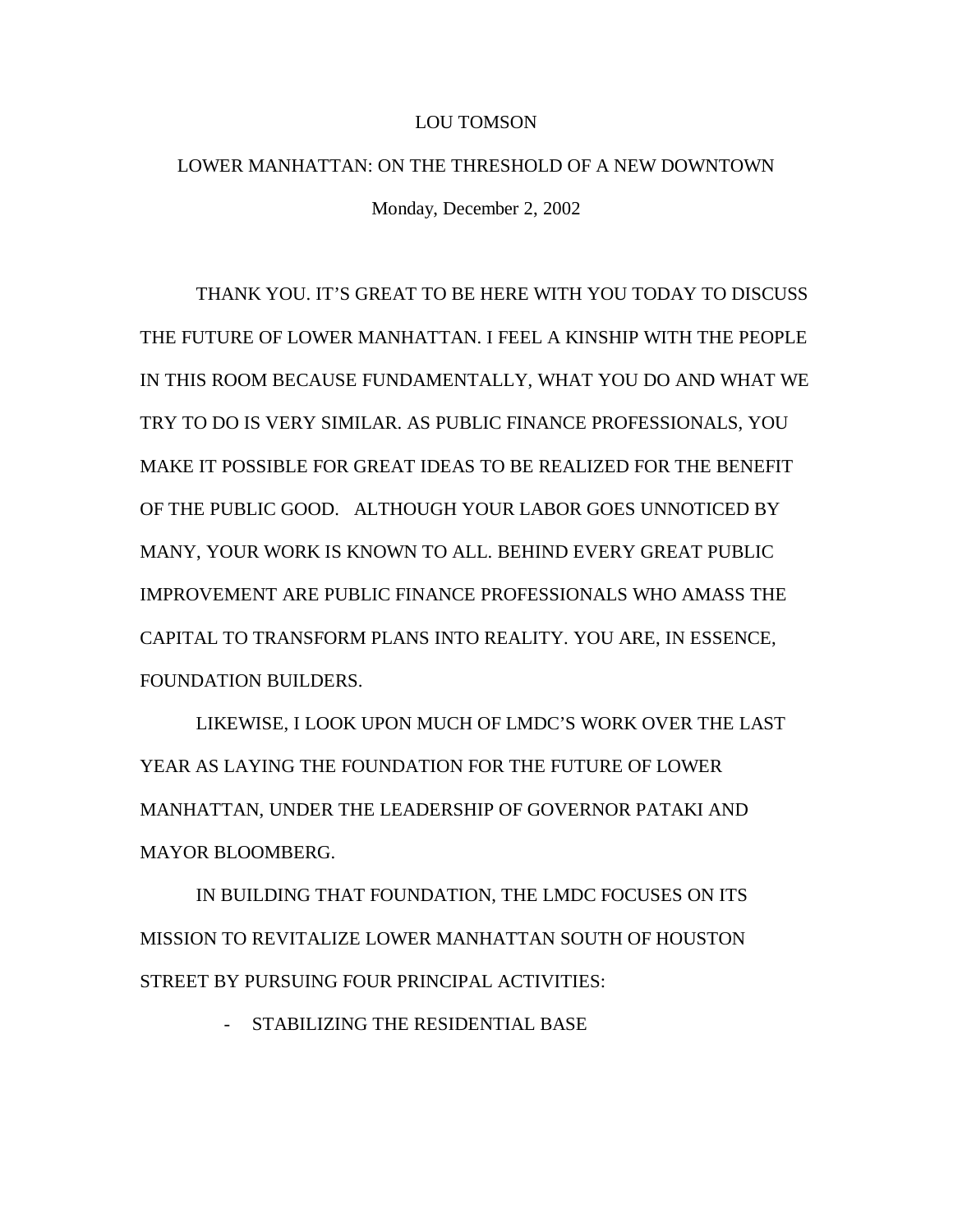- SECURING FUNDS TO REVAMP THE TRANSPORTATION INFRASTRUCTURE
- CREATING A FITTING MEMORIAL AND
- PARTNERING WITH THE PORT AUTHORITY TO PLAN THE FUTURE OF THE WORLD TRADE CENTER SITE.

UNDERSTANDING THE IMPORTANCE OF EACH AREA IS USEFUL TO KNOWING WHAT TO EXPECT IN THE NEXT PHASE OF THE PLANNING PROCESS.

\*\*\*\*\*\*

ONE OF LMDC'S FIRST PRIORITIES WAS TO STABILIZE LOWER MANHATTAN'S RESIDENTIAL BASE. AFTER THE ATTACKS, OCCUPANCY RATES IN LOWER MANHATTAN HAD PLUMMETED, IN SOME AREAS, BELOW 50 PERCENT. TO CREATE THE KIND OF MIXED USED COMMUNITY WE HAVE ALWAYS SOUGHT IN LOWER MANHATTAN BUT NEVER REALIZED, WE HAD TO RETAIN EXISTING RESIDENTS AND ATTRACT NEW ONES. THE LMDC LAUNCHED A \$300 MILLION PROGRAM OFFERING FINANCIAL INCENTIVES TO RESIDENTS WHO MAKE A TWO-YEAR COMMITMENT. WITHIN MONTHS OF APPROVING THE PROGRAM AND BEFORE THE FIRST CHECK WENT OUT, OCCUPANCY RATES RETURNED TO NORMAL – HIGHER THAN 95 PERCENT. NOW THE CHALLENGE IS TO CREATE EVEN MORE HOUSING IN LOWER MANHATTAN, A GOAL WE ARE WORKING CLOSELY WITH THE CITY TO ACHIEVE.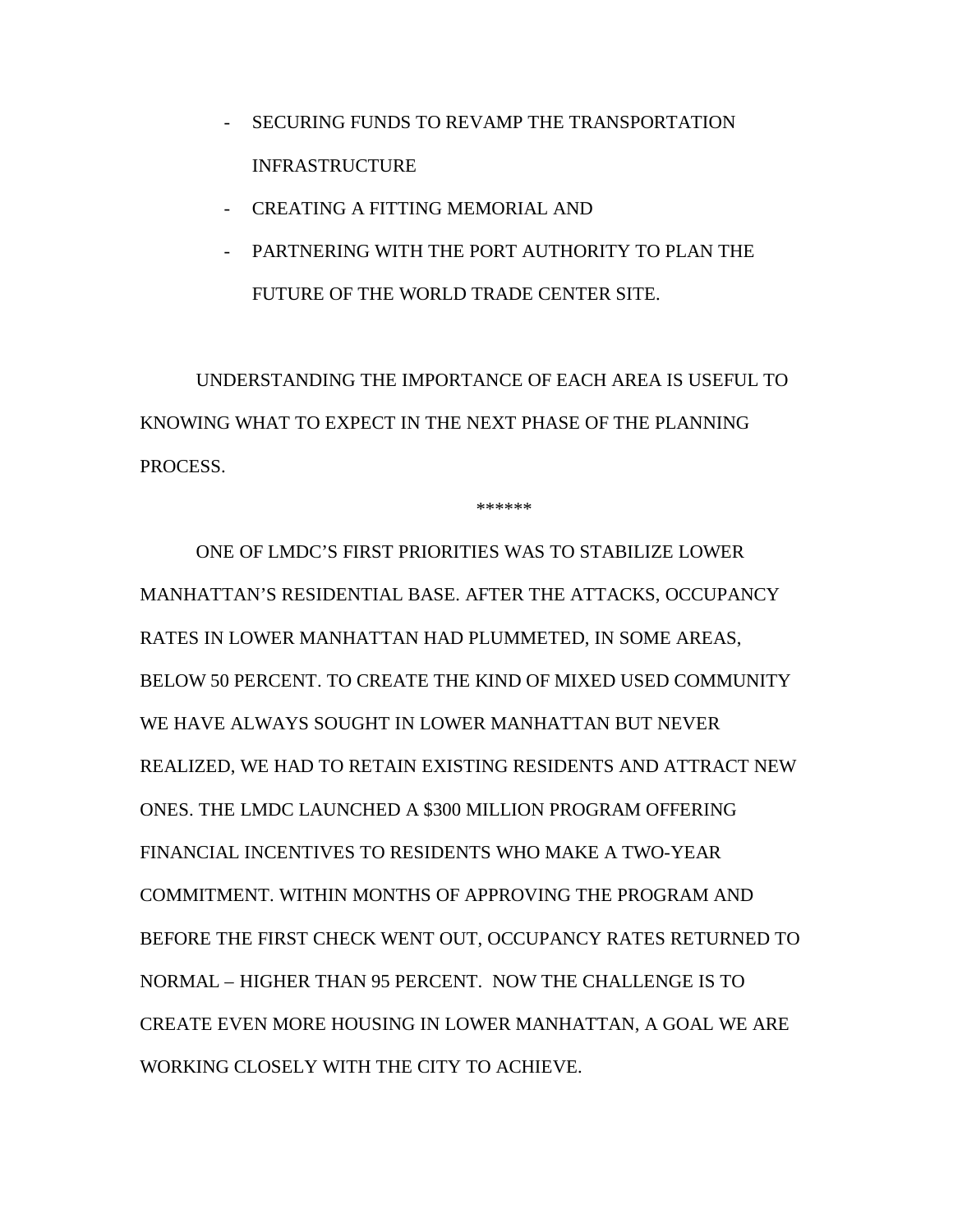WE ALSO RECOGNIZED THAT REVAMPING LOWER MANHATTAN'S TRANSPORTATION INFRASTRUCTURE IS THE GREATEST INVESTMENT WE COULD MAKE IN THE FUTURE OF DOWNTOWN. A MODERN TRANSPORTATION SYSTEM IS ABSOLUTELY ESSENTIAL TO THE REBIRTH OF COMMERCE, THE EFFICIENT MOVEMENT OF TOURISTS AND VISITORS, AND THE COMFORT AND CONVENIENCE OF RESIDENTS. WE HEAR NO IMPERATIVE TO REBIRTH MORE CLEARLY THAN THE UNITED VOICES OF NEW YORKERS ON THE ISSUE OF BETTER TRANSPORTATION.

EARLIER THIS YEAR, WE WORKED WITH OUR PARTNERS IN CONGRESS AND CITY, STATE AND FEDERAL GOVERNMENT TO HELP SECURE 4.55 BILLION DOLLARS IN FEDERAL AID. SINCE EVERY DOLLAR OF THESE FUNDS IS PRECIOUS, THE PORT AUTHORITY, MTA, NEW YORK STATE DOT, THE CITY AND LMDC REFINED THE LIST OF PROJECTS THAT WERE PRESENTED IN WASHINGTON TO SECURE THESE FUNDS. IN OCTOBER, THE GOVERNOR SENT THE LIST OF PROJECTS TO FEMA AND THE FTA, WHICH INCLUDE:

- A GRAND POINT OF ARRIVAL
- THE DOWNTOWN PATH TERMINAL
- THE FULTON STREET TRANSIT CENTER
- THE SOUTH FERRY TERMINAL SUBWAY STATION
- STUDY OF ACCESS TO REGIONAL AIRPORTS
- BUS FACILITIES

\*\*\*\*\*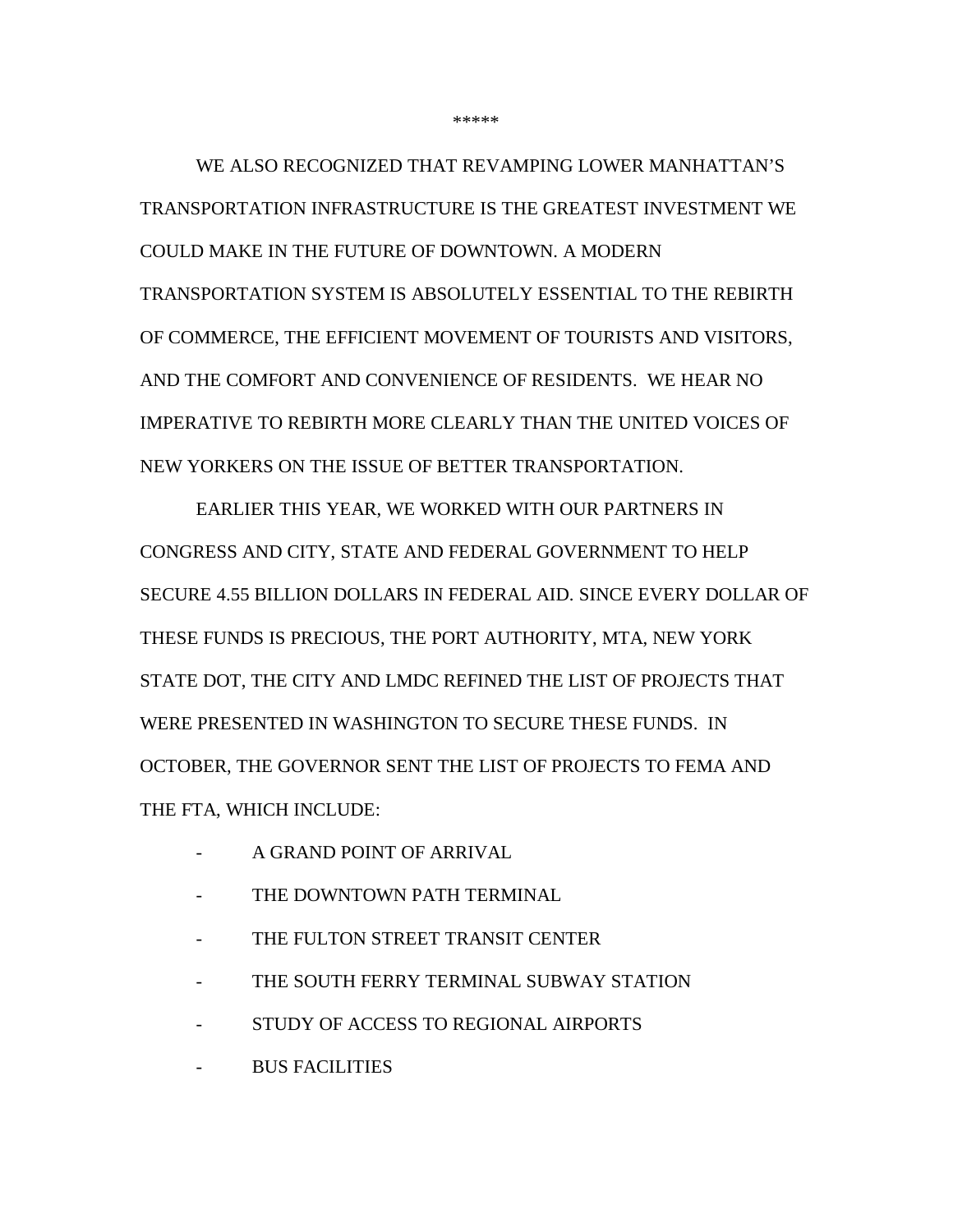AND IMPROVEMENTS TO WEST STREET

SOME OF THE PROJECTS, SUCH AS REBUILDING THE NASSAU FULTON STREET SUBWAY STATION, ARE IN PRELIMINARY DESIGN. OTHERS, SUCH AS A REDESIGNED WEST STREET AND A GRAND POINT OF ARRIVAL, AWAIT THE DEVELOPMENT OF A FINAL LAND USE PLAN.

THE CREATION OF A GRAND POINT OF ARRIVAL IN LOWER MANHATTAN WILL UNITE 13 SUBWAY LINES AND PATH INTO ONE CENTRAL HUB. TO GIVE MANHATTAN A COMPETITIVE ADVANTAGE, WE WILL STUDY HOW TO DEVELOP RAIL ACCESS AND DIRECT ACCESS TO OUR REGION'S AIRPORTS. THESE PROJECTS WILL ALSO ENSURE THAT WE CAN ACCOMMODATE THE MILLIONS OF PEOPLE YEARLY WHO WILL ONE DAY JOURNEY TO THE PERMANENT MEMORIAL.

\*\*\*\*\*

TO CREATE THE MEMORIAL, WE HAVE DEVELOPED A PROCESS BASED UPON UNPRECEDENTED PUBLIC CONSULTATION. WE HELD PUBLIC HEARINGS IN EVERY BOROUGH, MET WITH FAMILIES IN THE REGION, AND TRAVELED AROUND THE CITY – AND THE NATION –TO SEE FIRSTHAND HOW OTHERS FACED THE CHALLENGE OF REMEMBERING THOSE LOST. WE CONTINUE TO DRAW UPON THOSE LESSONS AS WE PREPARE TO LAUNCH AN INTERNATIONAL DESIGN COMPETITION EARLY NEXT YEAR. TWO COMMITTEES, EACH A CROSS SECTION OF THE DIFFERENT GROUPS AFFECTED BY SEPTEMBER 11, ARE NOW LAYING THE GROUNDWORK TO GUIDE THE COMPETITION.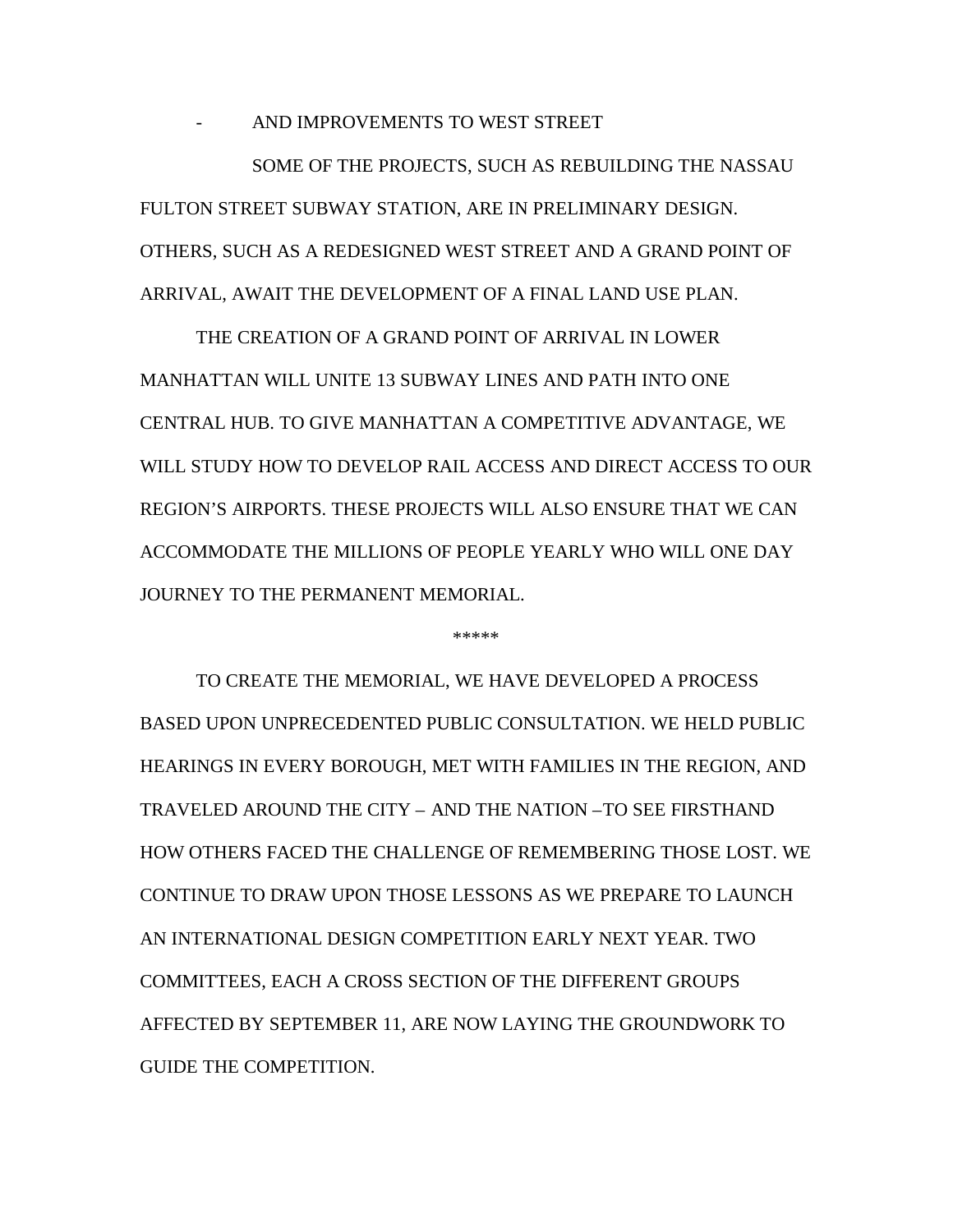ONE COMMITTEE IS DRAFTING A MEMORIAL MISSION STATEMENT AND THE OTHER, A PROGRAM OUTLINING THE ELEMENTS TO BE INCORPORATED IN THE MEMORIAL. A DRAFT MISSION STATEMENT AND PROGRAM WILL BE AVAILABLE BY THE BEGINNING OF JANUARY. THIS WILL MAKE IT POSSIBLE TO EVALUATE EACH OF THE PROPOSED SITE PLANS ON HOW IT WOULD MEET THE NEEDS OF THE PROGRAM.

MEANWHILE, THE SITE PLANNING EFFORTS AND THE MEMORIAL ARE BEING CLOSELY COORDINATED, SO THAT EACH INFORMS THE OTHER. EARLY NEXT YEAR, THE LMDC WILL LAUNCH AN INTERNATIONAL DESIGN COMPETITION FOR THE MEMORIAL, GUIDED BY THE MISSION STATEMENT AND USING THE PROGRAM AS THE BASIS FOR COMPETITION GUIDELINES. A DISTINGUISHED JURY WILL BE FORMED TO EVALUATE THE PROPOSALS AND THE GOAL IS TO HAVE A DESIGN FOR THE MEMORIAL SELECTED BY SEPTEMBER 11, 2003.

BUT ONE OVERRIDING LESSON WE LEARNED FROM OTHER MEMORIALS IS THAT THE QUALITY OF THE MEMORIAL SHOULD DRIVE THE TIMELINE. IF WE NEED TO SLOW DOWN, WE WILL.

\*\*\*\*\*

THE LMDC HAS NEVER LOST SIGHT OF THE FACT THAT ALL OF LOWER MANHATTAN WAS VICTIMIZED ON SEPTEMBER 11. THE ATTACK LEVELED 20 ACRES, BUT THE EFFECTS RADIATED FAR BEYOND THOSE BLOCKS IN THE SHADOWS OF THE TWIN TOWERS. WE HAVE PARTNERED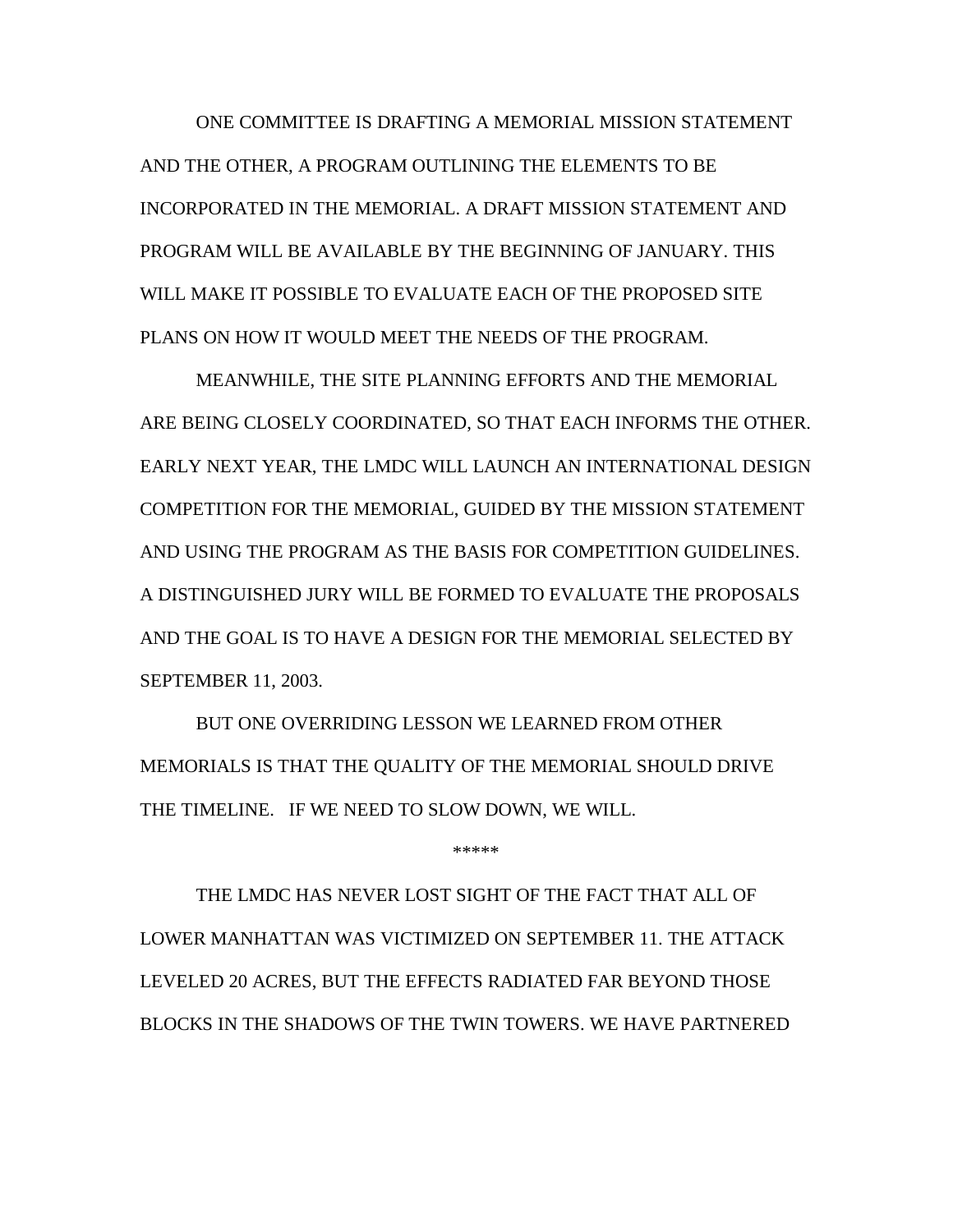WITH THE CITY OF NEW YORK ON MANY INITIATIVES TO REVITALIZE ALL OF LOWER MANHATTAN SOUTH OF HOUSTON STREET.

WHETHER FINDING WAYS TO INCREASE HOUSING DOWNTOWN OR TO IMPROVE TRAFFIC IN CHINATOWN, GOVERNOR PATAKI AND MAYOR BLOOMBERG ARE COMMITTED TO ENSURING ALL OF LOWER MANHATTAN EMERGES FROM THIS TRAGEDY BETTER THAN IT WAS BEFORE. WE ARE EXCITED AS WE ANTICIPATE THE RELEASE OF THE MAYOR'S VISION FOR THE FUTURE OF LOWER MANHATTAN SHORTLY AND WE LOOK FORWARD TO HELP HELPING THE CITY ACHIEVE ITS GOALS.

\*\*\*\*\*

LASTLY, TO PLAN FOR THE FUTURE OF THE WORLD TRADE CENTER SITE ITSELF, THE LMDC ENTERED INTO AN HISTORIC AGREEMENT WITH THE PORT AUTHORITY. THERE HAVE BEEN MANY SPIRITED DEBATES WITHIN OUR STAFF AND BOARD AND WITH THE PORT AUTHORITY ON HOW TO ACHIEVE THE LEVEL OF EXCELLENCE WE ALL HOPE FOR IN RECOVERING FROM THE DEVASTATION AND CHARTING A NEW COURSE FOR DOWNTOWN. WE HAVE ALWAYS RESOLVED OUR DIFFERENCES AND ACHIEVED BETTER RESULTS BECAUSE OF OUR THOUGHTFUL DEBATES ABOUT WHAT'S BEST FOR THE FUTURE OF LOWER MANHATTAN. THE PORT AUTHORITY, AND JOE SEYMOUR IN PARTICULAR, HAVE BEEN GREAT PARTNERS IN THIS EFFORT.

 TOGETHER, THE LMDC AND PORT AUTHORITY EMBARKED ON THE MOST AMBITIOUS OUTREACH CAMPAIGN EVER UNDERTAKEN. AND AFTER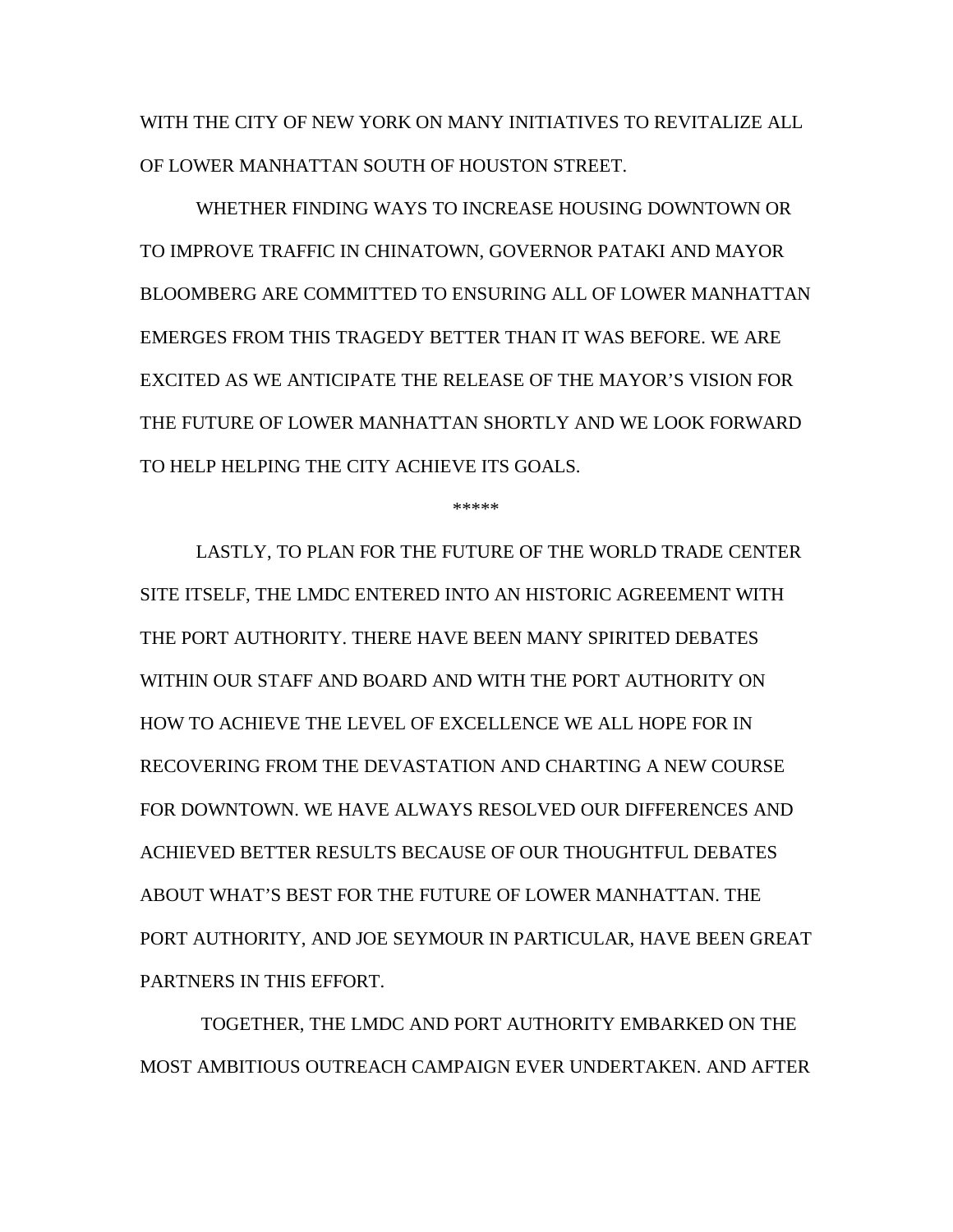THE RELEASE OF SIX INITIAL PLANS IN JULY, TOGETHER WE VOWED THAT PUBLIC COMMENT WOULD HELP SHAPE A NEW, MORE FLEXIBLE PROGRAM.

ELEMENTS OF THE NEW PROGRAM INCLUDE A RANGE OF COMMERCIAL SPACE ON THE SITE, RESPECTING THE FOOTPRINTS AS MEMORIAL SPACE, AND CALLING FOR A POWERFUL SYMBOL TO RISE AGAIN IN LOWER MANHATTAN'S SKYLINE. TO TRANSFORM THE NEW PROGRAM INTO PLANS, WE PARTNERED WITH NEW YORK NEW VISIONS AND INVITED THE BEST AND BRIGHTEST MINDS IN THE WORLD INTO THE SITE PLANNING PROCESS. SEVEN TEAMS OF ARCHITECTS, PLANNERS AND ARTISTS HAVE BEEN WORKING CONTIUOUSLY TO CONCEIVE A VISION FOR THE WORLD TRADE CENTER SITE.

IN JUST 16 DAYS, THE LMDC WILL RELEASE THE TEAMS' PLANS, WHICH WILL INCLUDE VERY DIFFERENT ALTERNATIVES FOR THE SITE. THIS TIME, THE PLANNERS AND ARCHITECTS ARE BEING ENCOURAGED TO SHARE THEIR CONCEPTS IN THEIR OWN DISTINCTIVE VOICE AND STYLE, TO EXPLORE A RANGE OF IDEAS, AND ABOVE ALL ELSE, TO INSPIRE THE PUBLIC.

ONCE THOSE PLANS ARE RELEASED, INSTEAD OF RELAXING OUR EFFORTS, WE MUST MOVE FORWARD WITH THE SAME SENSE OF URGENCY. THE WORLD TRADE CENTER SITE PLAN IS NOT AN END TO ITSELF, BUT THE BEGINNING OF A BROADER RENAISSANCE IN LOWER MANHATTAN. IT IS THE ULTIMATE FOUNDATION DOCUMENT. YET UNTIL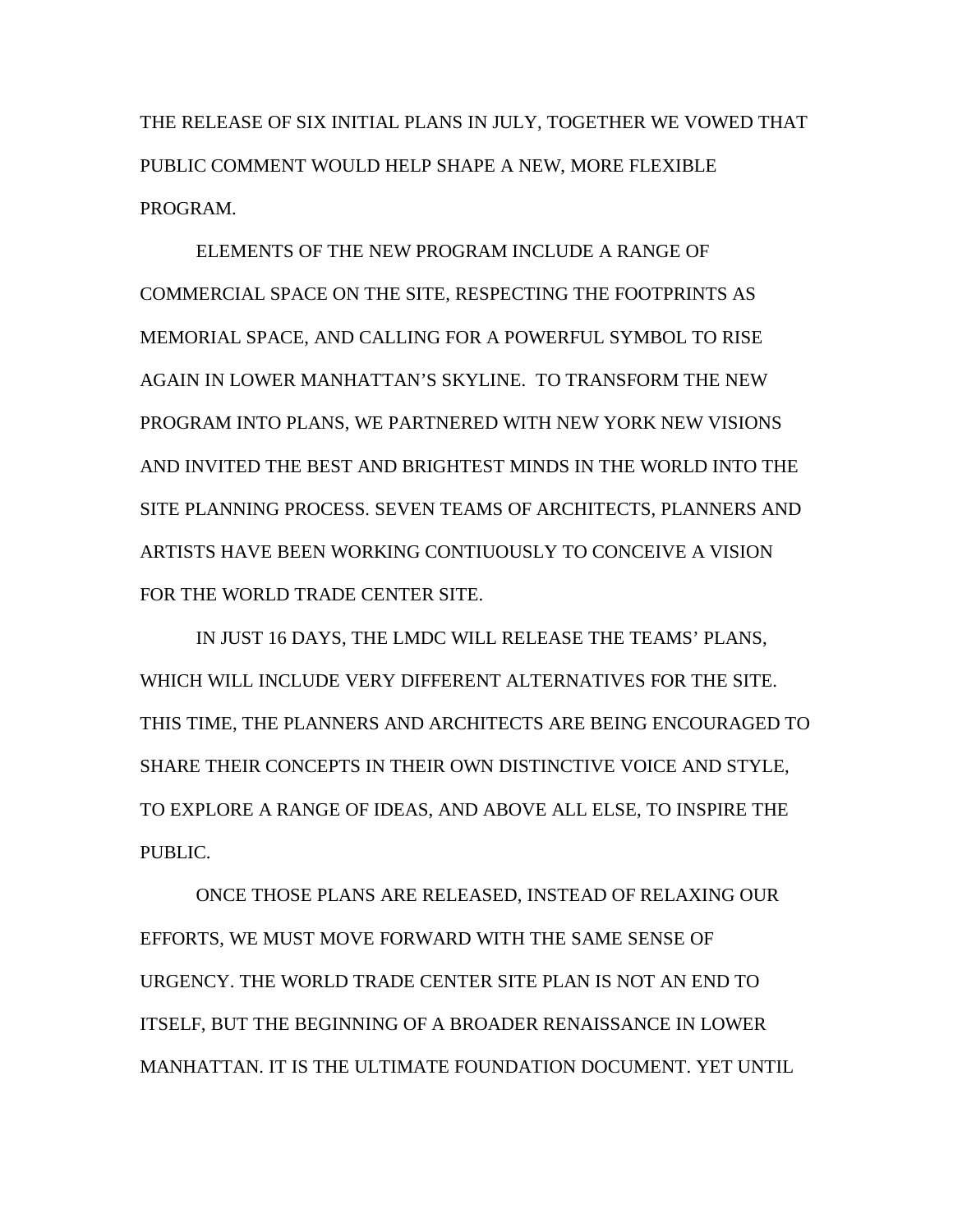AN AGREED-UPON LAND USE PLAN IS IN PLACE, MUCH OF THE SITE-RELATED TRANSPORTATION WORK - BEYOND RESTORATION OF PATH, CONSTRUCTION OF THE NEW NASSAU FULTON STATION, AND THE CONNECTION BETWEEN IT AND PATH - CANNOT PROCEED IN EARNEST, AND TRANSPORTATION IS KEY TO THE REVITALIZATION EFFORT.

\*\*\*\*\*

A LAND USE PLAN WILL DETERMINE THE CONFIGURATION OF THE STREETS AND PUBLIC SPACES ON THE SITE, THE VARIOUS USES ON THE SITE, SUCH AS THE MEMORIAL SPACE AND COMMERCIAL SPACE, AND HOW THEY WOULD RELATE TO EACH OTHER. A LAND USE PLAN, HOWEVER, IS NOT THE DESIGN OF INDIVIDUAL BUILDINGS. YET IT'S IMPORTANT TO UNDERSTAND HOW THE SITE COULD BE EXPERIENCED AS IT IS DEVELOPED IN PHASES. THEREFORE, THE ALTERNATIVES WILL SUGGEST BUILDING FORMS TO HELP THE PUBLIC UNDERSTAND HOW THE SITE MIGHT LOOK WHEN A PLAN IS FULLY REALIZED.

ULTIMATELY, IT IS THE MARKET THAT WILL DETERMINE IF, WHEN AND WHAT GETS BUILT ON THE SITE. AND IT IS THE MARKET THAT DEMANDS BETTER TRANSPORTATION.

FOR EXAMPLE, MANY LARGE TENANTS IN LOWER MANHATTAN WILL DECIDE IN THE NEXT FIVE YEARS WHETHER TO STAY DOWNTOWN. IF WE CAN MAKE SIGNIFICANT PROGRESS ON THE TRANSPORTATION INFRASTRUCTURE BY THEN, BUSINESSES WILL HAVE EVEN GREATER INCENTIVE TO REMAIN IN LOWER MANHATTAN.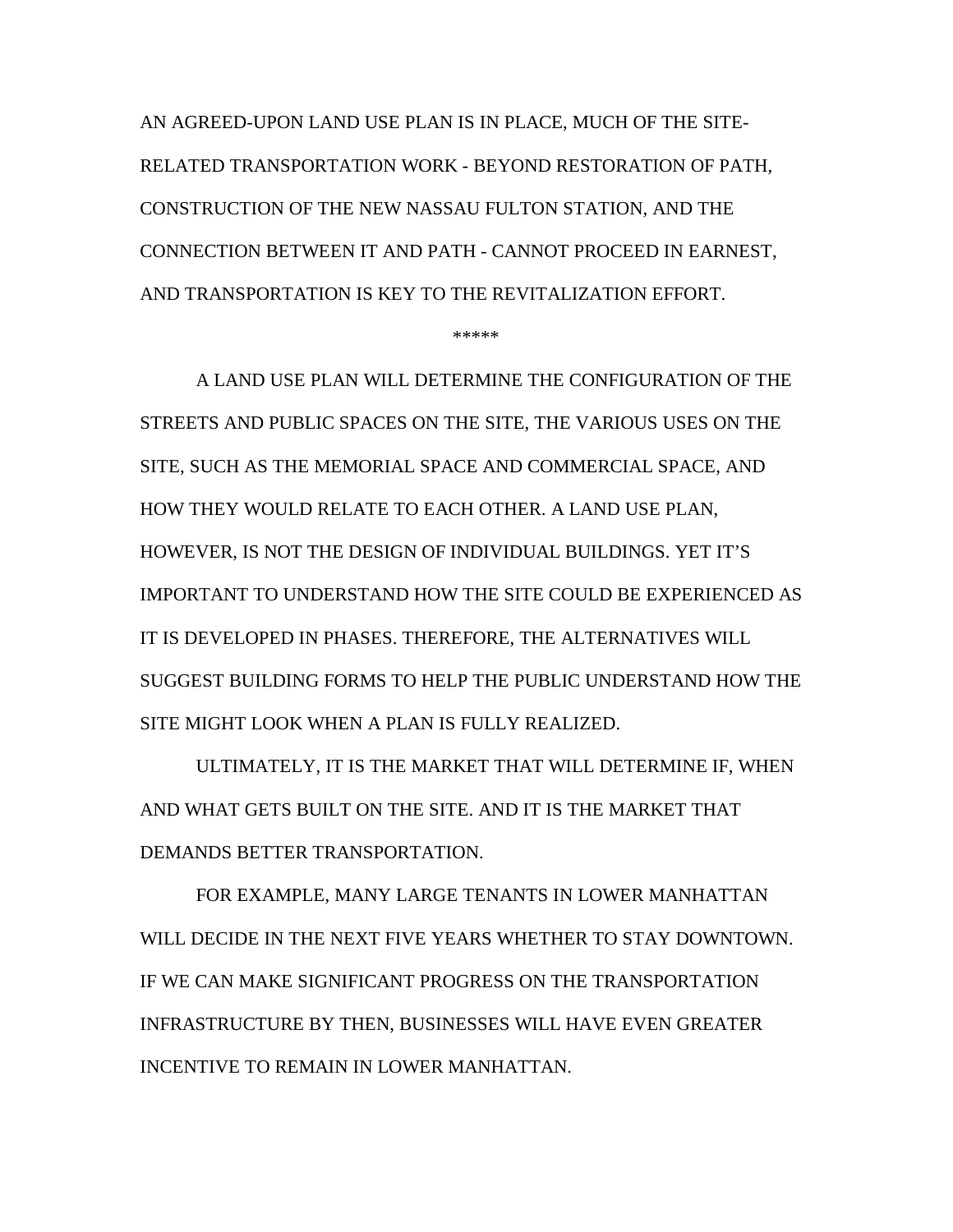AND SO WE MUST MOVE QUICKLY TO ARRIVE AT A FINAL LAND USE PLAN. AFTER THE RELEASE OF THE ALTERNATIVES IN MID-DECEMBER, THE LMDC WILL MAKE THEM AVAILABLE TO AS MANY PEOPLE AS POSSIBLE, BY HOSTING AN EXHIBIT AT THE WINTER GARDEN AND POSTING THEM ON OUR WEBSITE. AT THE SAME TIME, THE LMDC WILL WORK WITH THE PORT AUTHORITY TO EVALUATE EACH PLAN BASED ON MUCH MORE THAN AESTHETICS. FOR EXAMPLE, WE WILL LOOK AT NON-QUANTITATIVE FACTORS, SUCH AS THE TREATMENT OF THE SKYLINE, THE MEMORIAL SETTING AND APPROACH, THE PUBLIC SPACES, CULTURAL FACILITIES, THE STREET GRID AND PUBLIC COMMENT.

WE WILL ALSO EVALUATE EACH PLAN BASED ON QUANTITATIVE FACTORS, SUCH AS COST AND FUNDABILITY, TRAFFIC IMPACT, ENGINEERING CONSIDERATIONS, AND STAGING.

WHILE IT IS AN AMBITIOUS GOAL, WE HOPE TO HAVE A FINAL PLAN SELECTED BY NEXT FEBRUARY. I SHOULD NOTE THAT THE TERM 'FINAL PLAN' IS SOMEWHAT OF A MISNOMER, SINCE THE PLAN WILL BE IN PLACE FOR MANY YEARS AND WILL LIKELY BE REFINED MANY TIMES, FOR EXAMPLE, IN RESPONSE TO THE DESIGN FOR THE MEMORIAL.

\*\*\*\*\*

NEXT YEAR WILL BE AN EXCITING YEAR IN LOWER MANHATTAN. IT WILL BE A YEAR OF DRAMATIC PROGRESS AND SOLID RESULTS. IN EARLY JANUARY, THE LMDC WILL RELEASE A STUDY OF TRANSPORTATION PROJECTS FOR LOWER MANHATTAN. ALSO IN JANUARY, THE LMDC WILL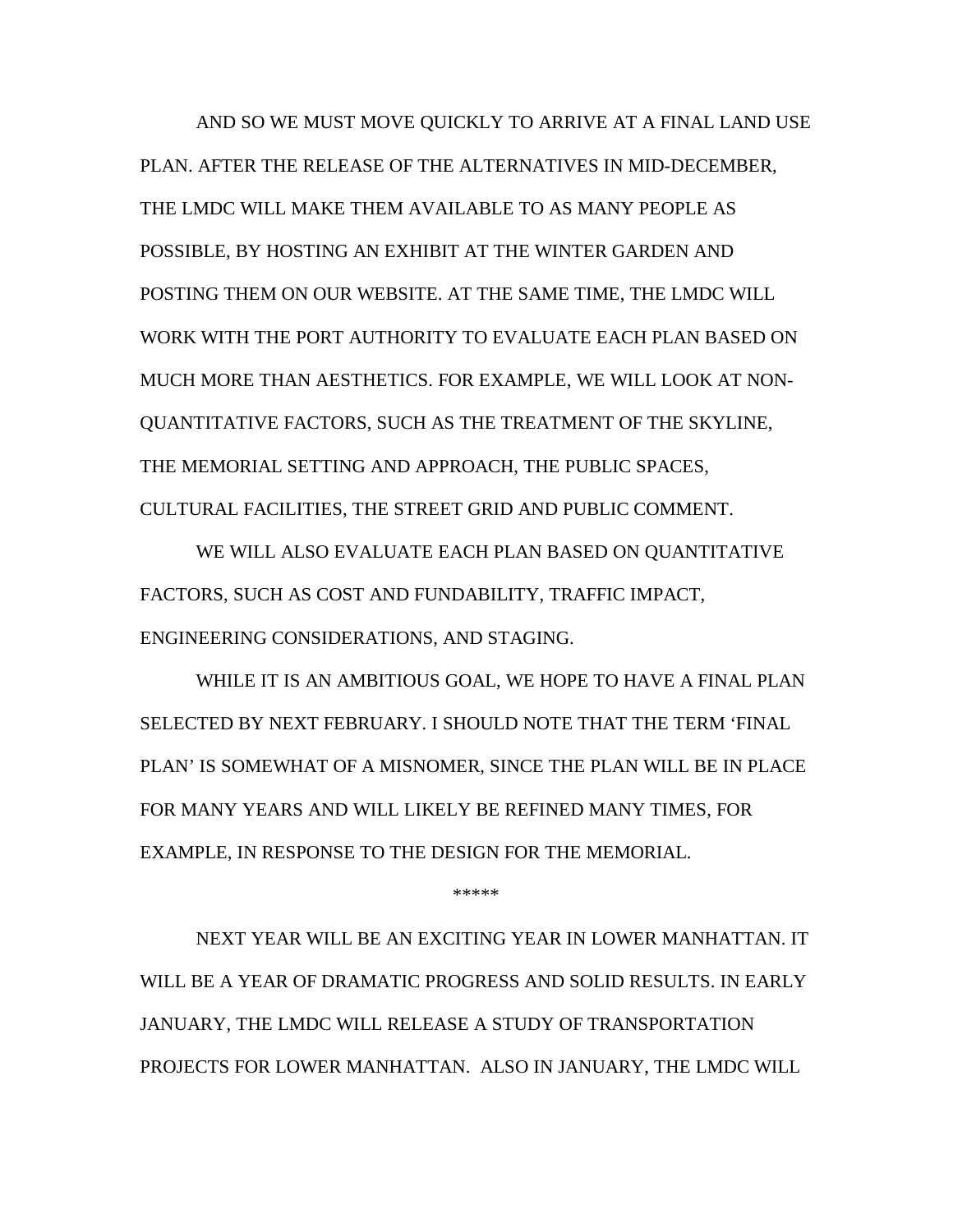RELEASE A DRAFT MISSION STATEMENT AND PROGRAM. IN FEBRUARY, A FINAL LAND USE PLAN FOR THE SITE WILL BE SELECTED AND SOON THEREAFTER, AN INTERNATIONAL DESIGN COMPETITION FOR THE MEMORIAL WILL BE LAUNCHED. MEANWHILE, THE LMDC WILL DEVELOP SPENDING PRIORITIES FOR THE REMAINDER OF 2.8 BILLION DOLLARS THE PRESIDENT AND CONGRESS APPROPRIATED TO LMDC. THESE FUNDS WILL GO TOWARD REVITALIZING NOT ONLY THE WORLD TRADE CENTER SITE, BUT ALL OF LOWER MANHATTAN SOUTH OF HOUSTON STREET.

\*\*\*\*\*

IN CLOSING, I WANT TO REFLECT FOR A MOMENT ON AN IMPORTANT MILETSONE IN THE REBUILDING EFFORT. TWO WEEKS AGO, THE FIRST CEREMONIAL SHOVEL WAS PLACED IN THE GROUND AT SEVEN WORLD TRADE CENTER. IN TRUTH, CONSTRUCTION ACTUALLY BEGAN LAST MAY, JUST EIGHT MONTHS AFTER THE ATTACK. 7 WORLD TRADE STAND WILL ALWAYS SYMBOLIZE WHAT CAN BE ACCOMPLISHED WHEN THE CITY, STATE, FEDERAL GOVERNMENT AND PRIVATE SECTOR JOIN FORCES IN DEFIANCE OF TERRORISM AND IN PURSUIT OF A NEW LOWER MANHATTAN. LARRY SILVERSTEIN SHOULD BE COMMENDED FOR HIS UNWAVERING DETERMINATION TO STAY DOWNTOWN. WITHIN DAYS OF THE ATTACK, LARRY AND MANY OTHERS VOWED TO RETURN AND REMAIN.